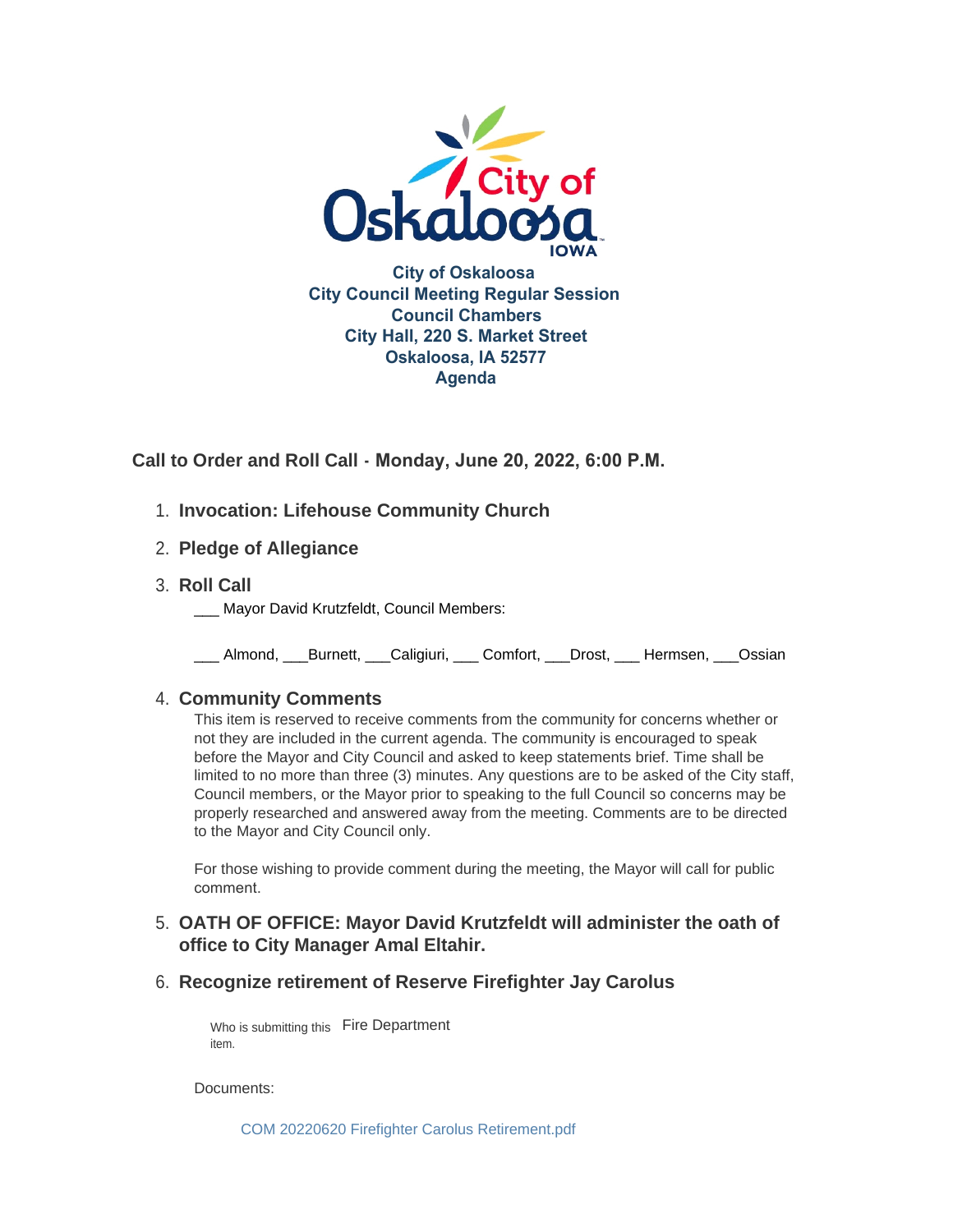### **Consider Adoption of Consent Agenda As Presented or Amended** 7.

All items appearing on the Consent Agenda are considered routine by the City Council and shall be enacted by one motion. If discussion is desired, that item shall be removed, discussed separately, and approved by a separate motion of the City Council.

### **Consider approval of Council Agenda and Minutes, subject to**  A. **corrections (Consent Agenda)**

Consider approval of Council Agenda and Minutes, subject to corrections. (Consent Agenda)

- 1. June 20, 2022 City Council Agenda
- 2. June 6, 2022 City Council Regular Meeting Minutes

Documents:

#### [City Council Minutes June 6 2022 \(2\).docx](https://www.oskaloosaiowa.org/AgendaCenter/ViewFile/Item/10276?fileID=26862)

### **Consider a motion to receive and file reports and**  B. **communications from advisory and operating boards and commissions (Consent Agenda)**

Documents:

[MIN 20220523 Library Board of Trustees Meeting Minutes.pdf](https://www.oskaloosaiowa.org/AgendaCenter/ViewFile/Item/10277?fileID=26863) [MIN 20220509 Water Board of Trustees Meeting Minutes.pdf](https://www.oskaloosaiowa.org/AgendaCenter/ViewFile/Item/10277?fileID=26864)

### C. Consider a motion to receive and file financial reports for May **2022. (Consent Agenda)**

Who is submitting this City Clerk/Finance Department item.

Documents:

[COM\\_20220620 Financial Reports.docx](https://www.oskaloosaiowa.org/AgendaCenter/ViewFile/Item/10251?fileID=26858) [Oskaloosa IA Treasurers Report May 2022.pdf](https://www.oskaloosaiowa.org/AgendaCenter/ViewFile/Item/10251?fileID=26859)

### **Consider approval of FY2023 Retail**  D. **Cigarette/Tobacco/Nicotine/Vapor Permits. (Consent Agenda)**

Who is submitting this City Clerk/Finance Department item.

Documents:

[COM\\_20220620 Cigarette Permits.docx](https://www.oskaloosaiowa.org/AgendaCenter/ViewFile/Item/10250?fileID=26801) [FY 2023 RETAIL CIGARETTE for council.docx](https://www.oskaloosaiowa.org/AgendaCenter/ViewFile/Item/10250?fileID=26802)

## **Consider approval of payment of \$2,240.00 to Curtis**  E. **Architecture & Design for work completed on the Façade Improvement Project Phase III. (Consent Agenda)**

Who is submitting this Development Services Department item.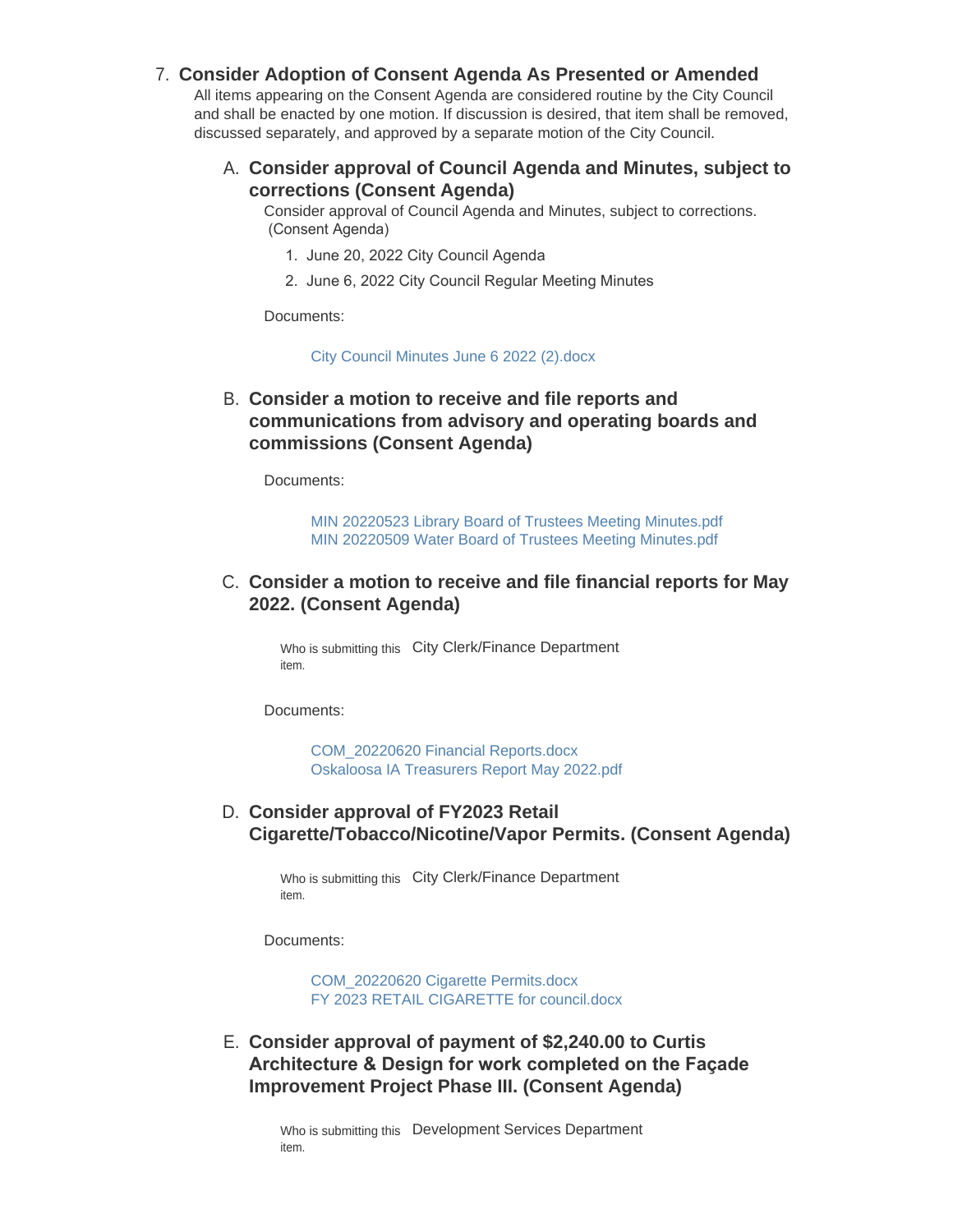Documents:

[COM 20220620 Facade3 Jun 2022 payment.pdf](https://www.oskaloosaiowa.org/AgendaCenter/ViewFile/Item/10248?fileID=26798) [Curtis invoice 6-2-22.pdf](https://www.oskaloosaiowa.org/AgendaCenter/ViewFile/Item/10248?fileID=26799)

**Consider approval of Pay Application No. 1 in the amount of**  F. **\$18,701.11 to Minturn, Inc. for the 3-Lane Conversion and Traffic Signal Installation Project (Consent Agenda).**

Who is submitting this Public Works Department item.

Documents:

[COM 20220606 TSIP Pay App 1 V2.docx](https://www.oskaloosaiowa.org/AgendaCenter/ViewFile/Item/10247?fileID=26865) [McClure Pay App 1 Summary Letter.pdf](https://www.oskaloosaiowa.org/AgendaCenter/ViewFile/Item/10247?fileID=26867) [CoO Signed Pay App 1.pdf](https://www.oskaloosaiowa.org/AgendaCenter/ViewFile/Item/10247?fileID=26853) [Minturn Insurance and Photos of Offsite Materials for Pay App 1.pdf](https://www.oskaloosaiowa.org/AgendaCenter/ViewFile/Item/10247?fileID=26866)

G. Consider a motion appointing representatives to the **Oskaloosa Municipal Water Board of Trustees (Consent Agenda)**

> Who is submitting this City Manager's Office item.

Documents:

[COM 20220620 Water Board Appointment.docx](https://www.oskaloosaiowa.org/AgendaCenter/ViewFile/Item/10245?fileID=26795) [Erwin Tony Water Board 2022.pdf](https://www.oskaloosaiowa.org/AgendaCenter/ViewFile/Item/10245?fileID=26793) [Walling Tom Water Board 2022.pdf](https://www.oskaloosaiowa.org/AgendaCenter/ViewFile/Item/10245?fileID=26794)

### **Consider a motion approving payment of \$920.00 to Bailey**  H. **Office Outfitters for office guest seating.**

Who is submitting this Police Department item.

Documents:

#### [COM 20220620 Claims.docx](https://www.oskaloosaiowa.org/AgendaCenter/ViewFile/Item/10288?fileID=26869)

### **Consider approving and authorizing submittal of a 28E**  I. **agreement to Mahaska County (Consent Agenda)**

Who is submitting this Police Department item.

Documents:

[COM 20220620 Mahaska County 28E Submittal.docx](https://www.oskaloosaiowa.org/AgendaCenter/ViewFile/Item/10264?fileID=26805) [28E Parking Tickets.pdf](https://www.oskaloosaiowa.org/AgendaCenter/ViewFile/Item/10264?fileID=26804)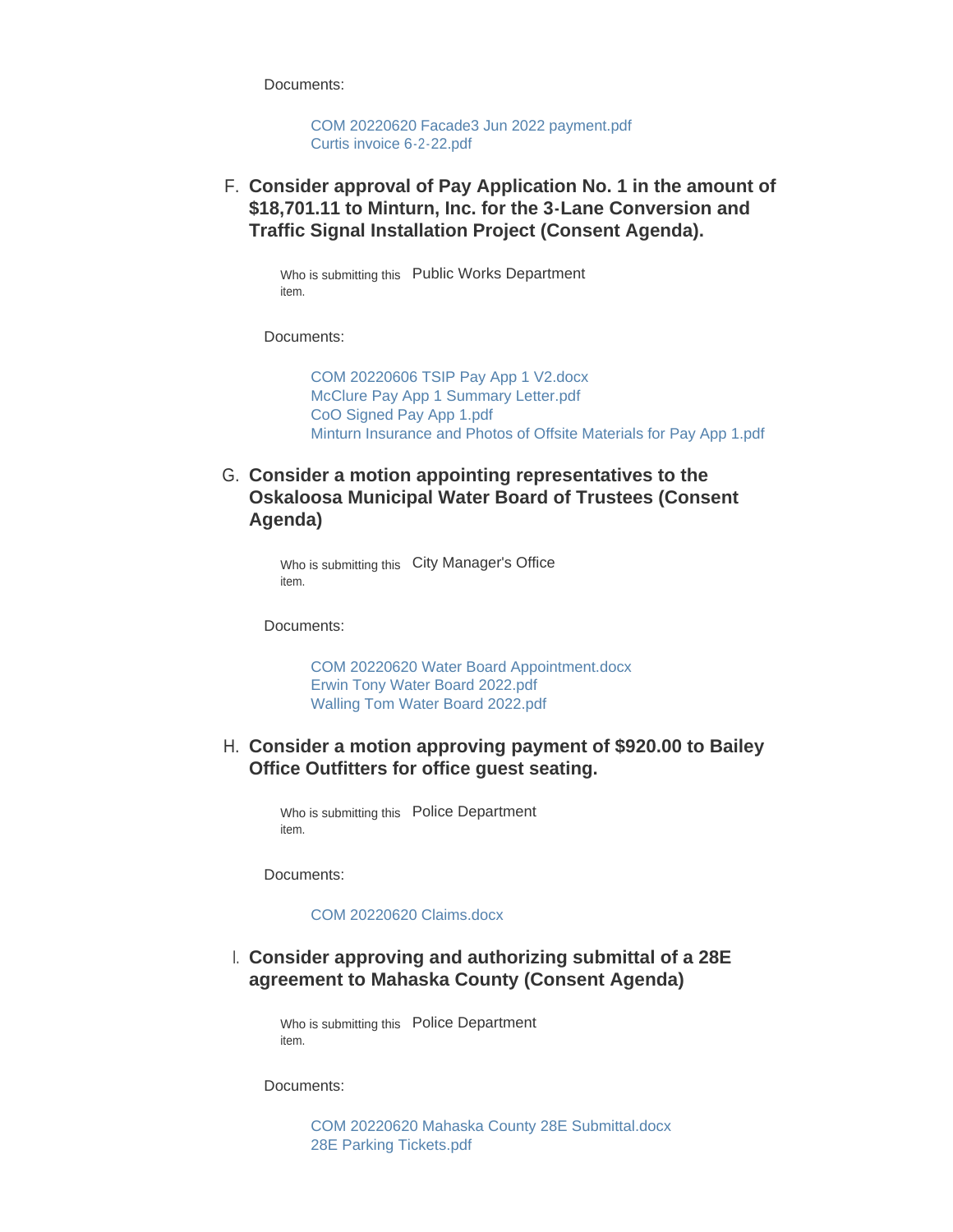**Consider a resolution approving an amendment to the**  J. **professional services agreement with Garden & Associates, LTD for the 5th Avenue Sanitary Sewer Improvements Project. (Consent Agenda)**

Who is submitting this Public Works Department item.

Documents:

[COM\\_20220620\\_5th Avenue Sanitary Sewer Engineering Contract](https://www.oskaloosaiowa.org/AgendaCenter/ViewFile/Item/10289?fileID=26871)  V2.docx [RES\\_20220620\\_5th Avenue Sanitary Sewer Engineering Contract.docx](https://www.oskaloosaiowa.org/AgendaCenter/ViewFile/Item/10289?fileID=26872) [20220620\\_Letter from Gardens.pdf](https://www.oskaloosaiowa.org/AgendaCenter/ViewFile/Item/10289?fileID=26873) [20220620\\_Contract Amendment.pdf](https://www.oskaloosaiowa.org/AgendaCenter/ViewFile/Item/10289?fileID=26874)

**Consider a resolution approving the Amended and Restated**  K. **28E agreement between the city of Oskaloosa and the Forest Cemetery Association. (Consent Agenda)**

Who is submitting this City Clerk/Finance Department item.

Documents:

[COM 20220620 Forest Cemetery amendment.docx](https://www.oskaloosaiowa.org/AgendaCenter/ViewFile/Item/10220?fileID=26854) [RES 20220620 Amend 28E Forest Cemetery.docx](https://www.oskaloosaiowa.org/AgendaCenter/ViewFile/Item/10220?fileID=26855) [Amended and Restated Forest Cemetery Association 28E \(Final](https://www.oskaloosaiowa.org/AgendaCenter/ViewFile/Item/10220?fileID=26857)  copy).pdf [Amended and Restated Forest Cemetery Association 28E \(Red line](https://www.oskaloosaiowa.org/AgendaCenter/ViewFile/Item/10220?fileID=26856)  version).pdf

**Consider a resolution providing for the financial support of**  L. **the Regional Planning Affiliation for Region 15 (Consent Agenda).**

Who is submitting this City Manager's Office item.

Documents:

[COM 20220620 Area 15 RPA Local Match.docx](https://www.oskaloosaiowa.org/AgendaCenter/ViewFile/Item/10267?fileID=26815) [RES 20220620 Area 15 RPA Local Match.docx](https://www.oskaloosaiowa.org/AgendaCenter/ViewFile/Item/10267?fileID=26816)

**Consider a resolution providing for the financial support of**  M. **the Regional Planning Commission (Consent Agenda).**

> Who is submitting this City Manager's Office item.

Documents: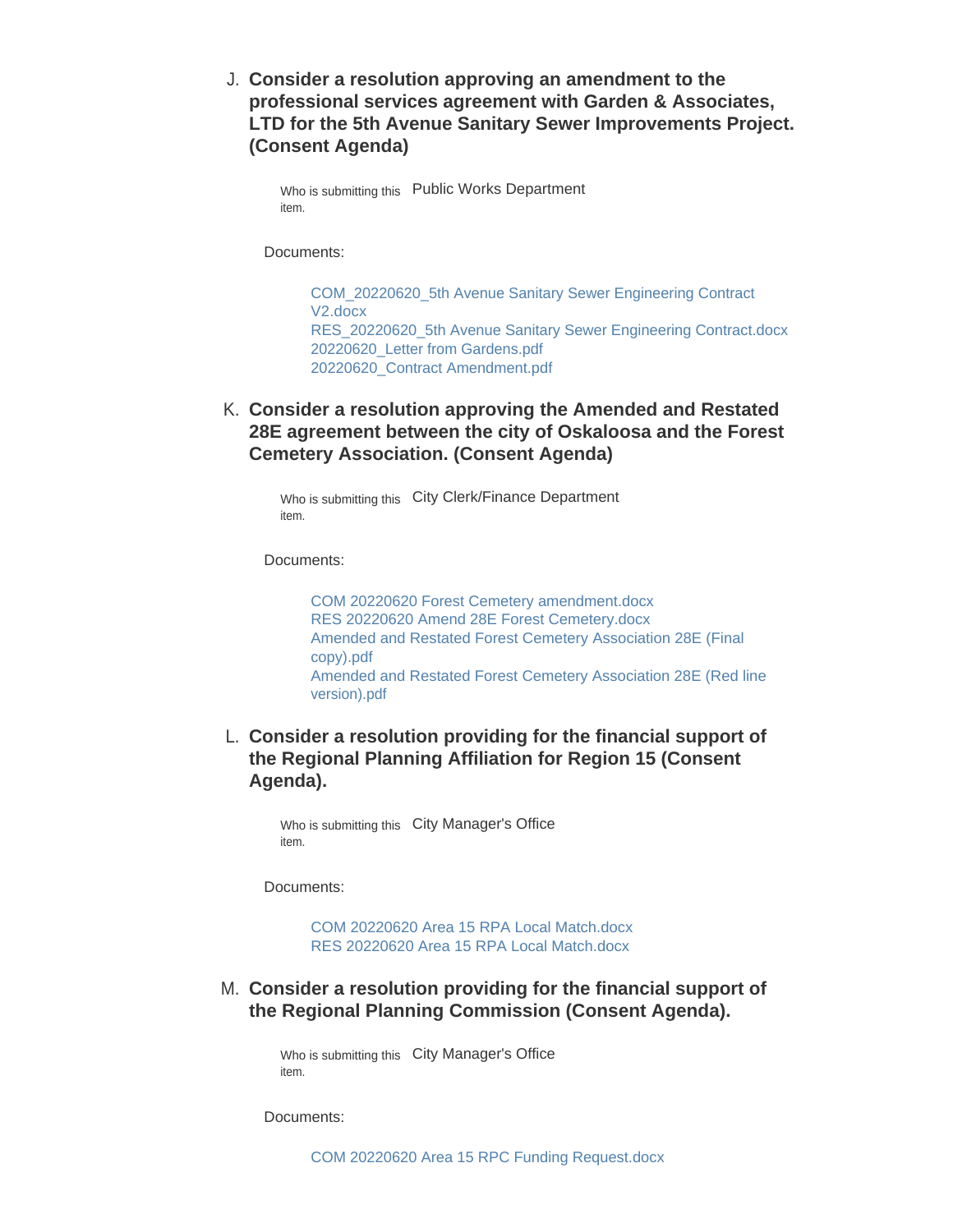**Consider a resolution setting a public hearing for July 18,**  N. **2022 for levying a special assessment for a nuisance abatement at 713 3rd Avenue East in accordance with Oskaloosa Municipal Code 8.08.080 (CONSENT AGENDA)**

> Who is submitting this Fire Department item.

Documents:

[COM 20220620 713 3rd Avenue East Nuisance Abatement.docx](https://www.oskaloosaiowa.org/AgendaCenter/ViewFile/Item/10269?fileID=26847) [RES 20220620 713 3rd Avenue East Set Public Hearing.docx](https://www.oskaloosaiowa.org/AgendaCenter/ViewFile/Item/10269?fileID=26848) [Assessment Schedule 713 3rd Avenue East.pdf](https://www.oskaloosaiowa.org/AgendaCenter/ViewFile/Item/10269?fileID=26849)

**-------------------- End of Consent Agenda --------------------** O.

### **Regular Agenda** 8.

The following agenda items require specific action by the City Council:

**Consider a resolution for levying a special assessment for a**  A. **nuisance abatement at 1215 3rd Avenue West in accordance with Oskaloosa Municipal Code 8.08.080. (PUBLIC HEARING)**

Who is submitting this Fire Department item.

Documents:

[COM 20220620 1215 3rd Avenue West Nuisance Abatement Public](https://www.oskaloosaiowa.org/AgendaCenter/ViewFile/Item/10266?fileID=26818)  Hearing.docx [RES 20220620 1215 3rd Avenue West Public Hearing.docx](https://www.oskaloosaiowa.org/AgendaCenter/ViewFile/Item/10266?fileID=26822) [Clerk Certified Assessment Schedule 1215 3rd Avenue West.docx](https://www.oskaloosaiowa.org/AgendaCenter/ViewFile/Item/10266?fileID=26823) [Photo Documentaion 1215 3rd Avenue West.docx](https://www.oskaloosaiowa.org/AgendaCenter/ViewFile/Item/10266?fileID=26824)

**Consider a resolution approving the voluntary annexation of**  B. **property owned by Jeffrey and Lori Smith and generally located at 2089 263rd Street. (Public Hearing)**

Who is submitting this Development Services Department item.

Documents:

[COM 20220620 annex smith 2089 263rd St.docx](https://www.oskaloosaiowa.org/AgendaCenter/ViewFile/Item/10211?fileID=26834) [RES 20220620 annex smith 2089 263rd St.docx](https://www.oskaloosaiowa.org/AgendaCenter/ViewFile/Item/10211?fileID=26835) [City location map.pdf](https://www.oskaloosaiowa.org/AgendaCenter/ViewFile/Item/10211?fileID=26833) [Beacon location map.pdf](https://www.oskaloosaiowa.org/AgendaCenter/ViewFile/Item/10211?fileID=26837) [Voluntary Annexation Application signed.pdf](https://www.oskaloosaiowa.org/AgendaCenter/ViewFile/Item/10211?fileID=26836)

C. Consider a resolution awarding a contract to Josiah **Updegraff to complete the improvements at Edmundson Park**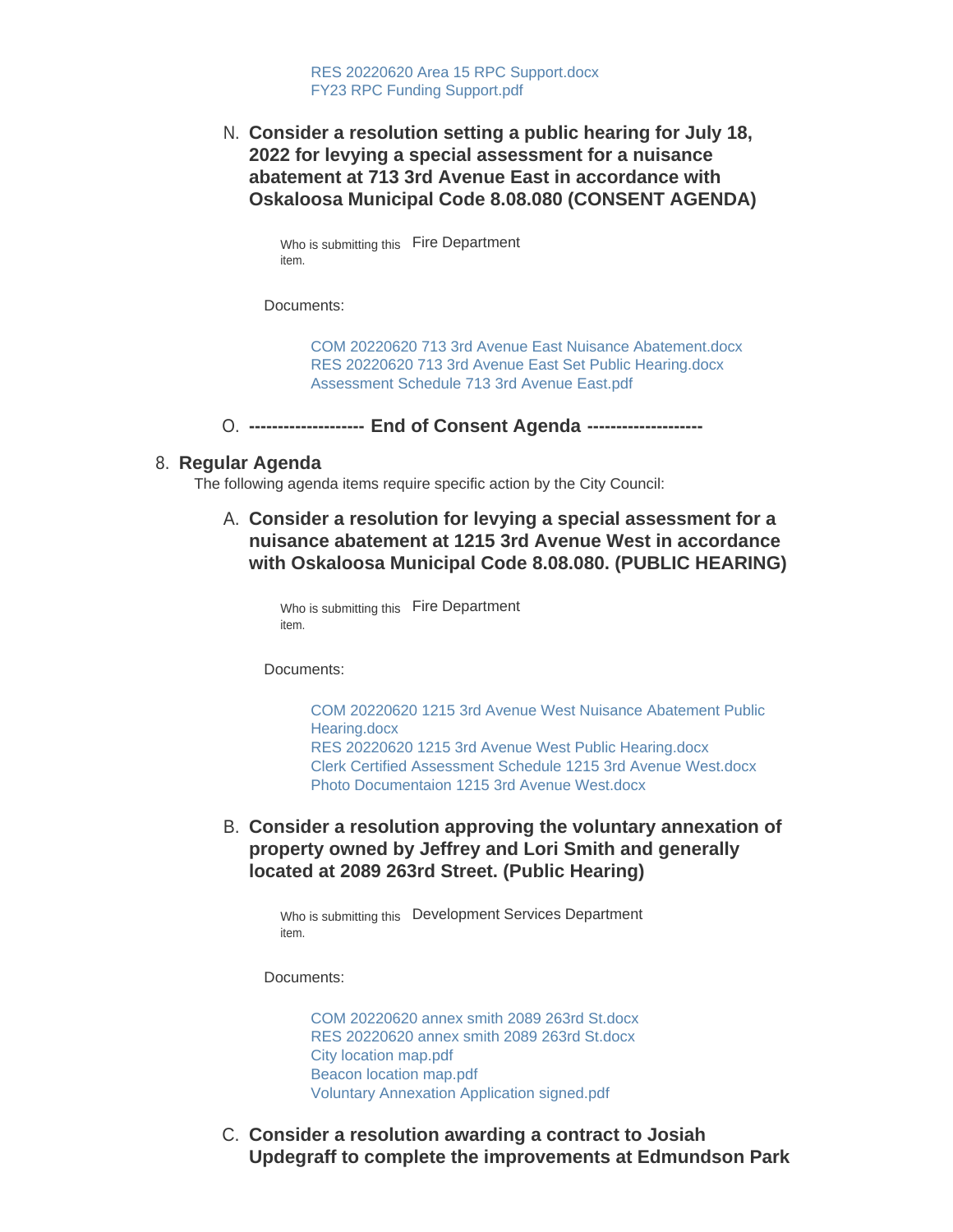## **– Masonry Work Project.**

Who is submitting this Public Works Department item.

Documents:

[COM\\_20220620\\_FY 23 Edmundson Park Masonry V2.docx](https://www.oskaloosaiowa.org/AgendaCenter/ViewFile/Item/10246?fileID=26841) [RES\\_20220606\\_FY23 Edmundson Park Masonry.docx](https://www.oskaloosaiowa.org/AgendaCenter/ViewFile/Item/10246?fileID=26842) [Edmundson Park - Shelter D.pdf](https://www.oskaloosaiowa.org/AgendaCenter/ViewFile/Item/10246?fileID=26843) [DSC05143.JPG](https://www.oskaloosaiowa.org/AgendaCenter/ViewFile/Item/10246?fileID=26844) [DSC05148.JPG](https://www.oskaloosaiowa.org/AgendaCenter/ViewFile/Item/10246?fileID=26845) [DSC05150.JPG](https://www.oskaloosaiowa.org/AgendaCenter/ViewFile/Item/10246?fileID=26846) [Contract Documents.pdf](https://www.oskaloosaiowa.org/AgendaCenter/ViewFile/Item/10246?fileID=26850) [Letter from Josiah Updegraff.pdf](https://www.oskaloosaiowa.org/AgendaCenter/ViewFile/Item/10246?fileID=26851)

**Updegraff to complete the improvements at Edmundson Park** 

# **Consider an ordinance amending Title 15, "Buildings and**  D. **Construction", of the Oskaloosa Municipal Code. (1st Reading)**

Who is submitting this Development Services Department item.

Documents:

[COM 20220620 code adoption title 15.docx](https://www.oskaloosaiowa.org/AgendaCenter/ViewFile/Item/9961?fileID=26827) [ORD 20220620 code amends title 15 final.docx](https://www.oskaloosaiowa.org/AgendaCenter/ViewFile/Item/9961?fileID=26829) [Presentation study session 2021 code adoptions.pdf](https://www.oskaloosaiowa.org/AgendaCenter/ViewFile/Item/9961?fileID=26830) [2021 BCEGS Report.pdf](https://www.oskaloosaiowa.org/AgendaCenter/ViewFile/Item/9961?fileID=26825) [BCEGS grades in Iowa - Verisk Community Hazard Mitigation](https://www.oskaloosaiowa.org/AgendaCenter/ViewFile/Item/9961?fileID=26826)  Services.pdf [Significant changes 2021 IBC.pdf](https://www.oskaloosaiowa.org/AgendaCenter/ViewFile/Item/9961?fileID=26831) [Significant changes 2021 IRC.pdf](https://www.oskaloosaiowa.org/AgendaCenter/ViewFile/Item/9961?fileID=26832) [Neighboring Communities Building Code Adoptions.docx](https://www.oskaloosaiowa.org/AgendaCenter/ViewFile/Item/9961?fileID=26828)

## **Consider approval of payment of \$14,339.98 to SVPA for**  E. **services completed on the Early Childhood Recreation and Education Center.**

Who is submitting this City Manager's Office item.

Documents:

[COM 20220620 SVPA Services Invoices.docx](https://www.oskaloosaiowa.org/AgendaCenter/ViewFile/Item/10243?fileID=26797) [SVPA 2022-6-3.pdf](https://www.oskaloosaiowa.org/AgendaCenter/ViewFile/Item/10243?fileID=26786) [SVPA 2022-6-3.01.pdf](https://www.oskaloosaiowa.org/AgendaCenter/ViewFile/Item/10243?fileID=26787) [Site Observation\\_2022-05-05.pdf](https://www.oskaloosaiowa.org/AgendaCenter/ViewFile/Item/10243?fileID=26788) Site Observation 2022-06-02.pdf

#### **Report on items from City staff** 9.

This item is reserved to receive reports from the following:

a) City Manager: